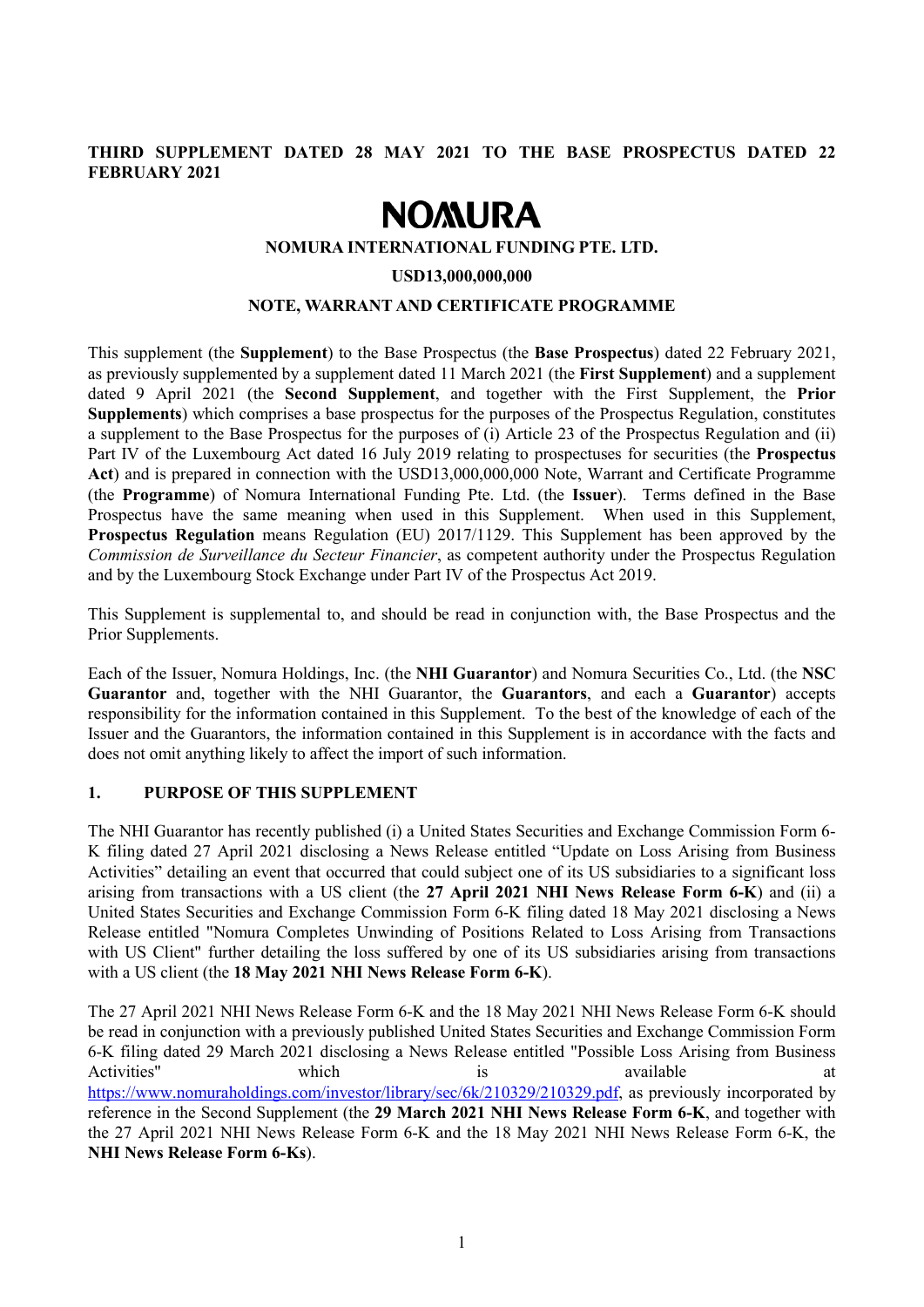The NHI Guarantor has also recently published a United States Securities and Exchange Commission Form 6-K filing dated 27 April 2021 of an English translation of the NHI Guarantor's unaudited financial summary for the year ended 31 March 2021 (the **NHI Financial Summary Form 6-K**).

On 27 April 2021, the NSC Guarantor published an English translation of the NSC Guarantor's unaudited financial information for the year ended 31 March 2021 (the **NSC Guarantor's Financial Information**) as referred to in the NHI Financial Summary Form 6-K.

The section entitled "Risk Factors" as contained on pages 21 to 88 of the Base Prospectus shall be amended as set out at paragraph 6 below.

The Terms and Conditions of the N&C Securities as contained on pages 199 to 324 of the Base Prospectus shall be amended as set out at paragraph 7 below.

The Terms and Conditions of the W&C Securities as contained on pages 346 to 406 of the Base Prospectus shall be amended as set out at paragraph 8 below.

The purpose of this Supplement is to (a) incorporate by reference the 27 April 2021 NHI News Release Form 6-K; (b) incorporate by reference the 18 May 2021 NHI News Release Form 6-K; (c) incorporate by reference the NHI Financial Summary Form 6-K; (d) incorporate by reference the NSC Guarantor's Financial Information; (e) amend the section entitled "Risk Factors"; (f) amend the Terms and Conditions of the N&C Securities; (g) amend the Terms and Conditions of the W&C Securities; (h) update the significant change statements and (i) update the material adverse change statements.

# **2. PUBLICATION OF THE 27 APRIL 2021 NHI NEWS RELEASE FORM 6-K**

The NHI Guarantor has recently published the 27 April 2021 NHI News Release Form 6-K.

A copy of the 27 April 2021 NHI News Release Form 6-K is available at:

[https://www.nomuraholdings.com/investor/library/sec/6k/210427/210427\\_2.pdf](https://www.nomuraholdings.com/investor/library/sec/6k/210427/210427_2.pdf)

By virtue of this Supplement, page 8 of the 27 April 2021 NHI News Release Form 6-K is incorporated by reference in, and forms part of, the Base Prospectus.

As such the following text shall be added on page 105 of the Base Prospectus (as amended by the Prior Supplements) immediately following the existing paragraph (u):

" $(v)$  page 8 of the Form 6-K of the NHI Guarantor dated 27 April 2021, containing a News Release entitled "Update on Loss Arising from Business Activities" (available at [https://www.nomuraholdings.com/investor/library/sec/6k/210427/210427\\_2.pdf\)](https://www.nomuraholdings.com/investor/library/sec/6k/210427/210427_2.pdf) (the **27 April 2021 NHI News Release Form 6-K**);".

# **3. PUBLICATION OF THE 18 MAY 2021 NHI NEWS RELEASE FORM 6-K**

The NHI Guarantor has recently published the 18 May 2021 NHI News Release Form 6-K.

A copy of the 18 May 2021 NHI News Release Form 6-K is available at:

<https://www.nomuraholdings.com/investor/library/sec/6k/210518/210518.pdf>

By virtue of this Supplement, the 18 May 2021 NHI News Release Form 6-K is incorporated by reference in, and forms part of, the Base Prospectus.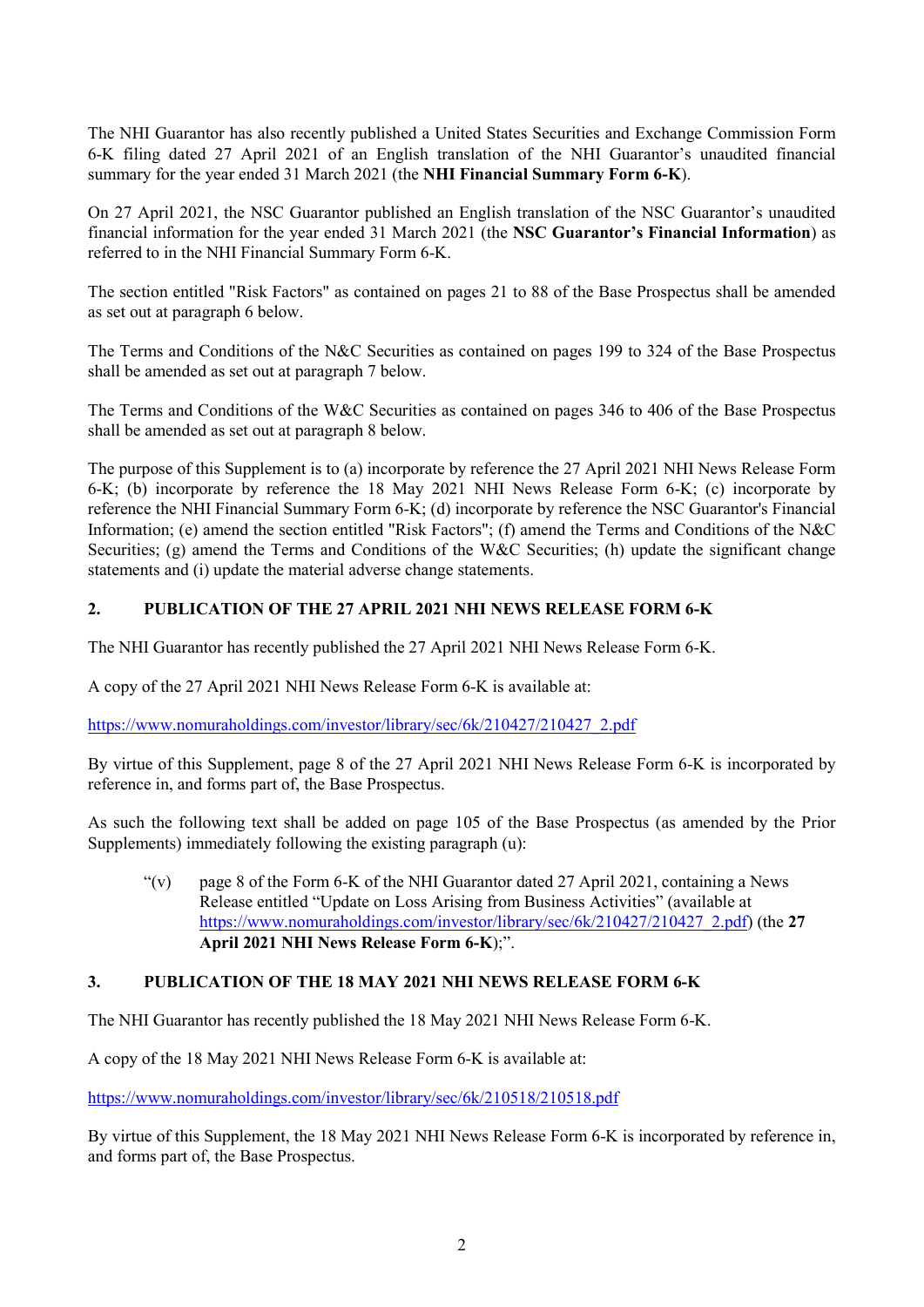As such the following text shall be added on page 105 of the Base Prospectus (as amended by the Prior Supplements) immediately following the existing paragraph (v) (inserted as described at paragraph 2 above):

"(w) the Form 6-K of the NHI Guarantor dated 18 May 2021, containing a News Release entitled "Nomura Completes Unwinding of Positions Related to Loss Arising from Transactions with US Client" (available at [https://www.nomuraholdings.com/investor/library/sec/6k/210518/210518.pdf\)](https://www.nomuraholdings.com/investor/library/sec/6k/210518/210518.pdf) (the **18 May 2021 NHI News Release Form 6-K**);".

## **4. PUBLICATION OF THE NHI FINANCIAL SUMMARY FORM 6-K**

The NHI Guarantor has recently published the NHI Financial Summary Form 6-K

A copy of the NHI Financial Summary Form 6-K is available at:

[https://www.nomuraholdings.com/investor/library/sec/6k/210427/210427\\_1.pdf](https://www.nomuraholdings.com/investor/library/sec/6k/210427/210427_1.pdf)

By virtue of this Supplement, the NHI Financial Summary Form 6-K is incorporated by reference in, and forms part of, the Base Prospectus.

As such:

- (i) the following text shall be added on page 105 of the Base Prospectus immediately following the existing paragraph (w) (inserted as described at paragraph 3 above):
	- "(x) the Form 6-K of the NHI Guarantor dated 27 April 2021, of an English translation of the NHI Guarantor's unaudited financial summary for the year ended 31 March 2021 (available at [https://www.nomuraholdings.com/investor/library/sec/6k/210427/210427\\_1.pdf\);](https://www.nomuraholdings.com/investor/library/sec/6k/210427/210427_1.pdf))"; and
- (ii) the following additional section shall be added at the end of the Nomura Holdings, Inc. section of the table of cross references which ends on page 107 of the Base Prospectus:

| Form 6-K for the year ended 31 March 2021                      |                |
|----------------------------------------------------------------|----------------|
| Consolidated Balance Sheets (Unaudited)                        | Pages 6 to 7   |
| Consolidated Statements of Income (Unaudited)                  | Page 8         |
| Consolidated Statements of Comprehensive Income<br>(Unaudited) | Page 9         |
| Consolidated Statements of Changes in Equity<br>(Unaudited)    | Page 10        |
| Consolidated Statements of Cash Flows (Unaudited)              | Page 11        |
| Changes in Accounting Policies                                 | Page 12        |
| Notes to the Consolidated Financial Statements<br>(Unaudited)  | Pages 13 to 14 |
| Other Financial Information                                    | Pages 15 to 16 |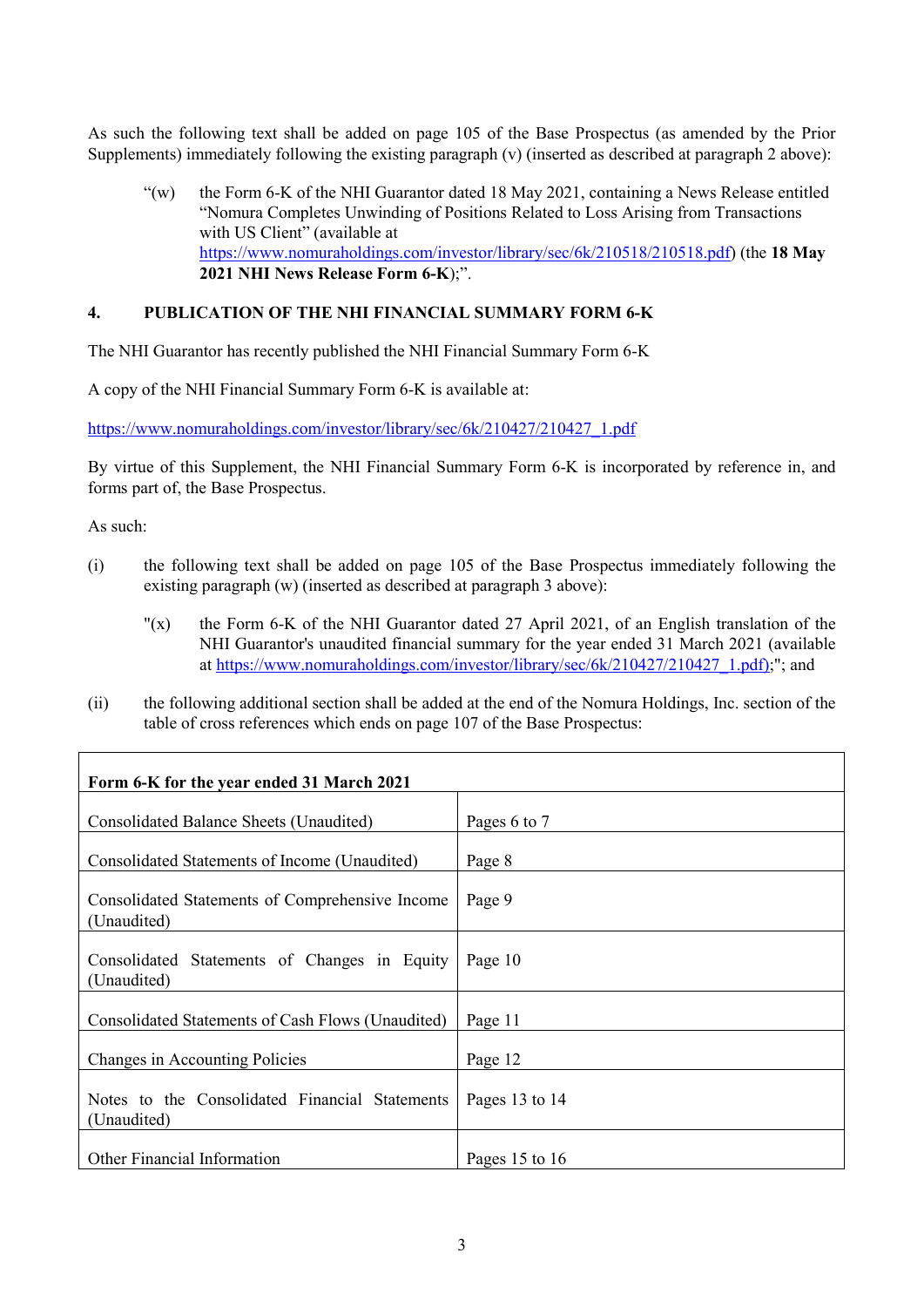# **5. PUBLICATION OF THE NSC GUARANTOR'S FINANCIAL INFORMATION**

The NSC Guarantor has recently published the NSC Guarantor's Financial Information.

A copy of the NSC Guarantor's Financial Information is available at:

[https://www.nomuraholdings.com/company/group/nsc/pdf/2021\\_4q.pdf](https://www.nomuraholdings.com/company/group/nsc/pdf/2021_4q.pdf)

By virtue of this Supplement, the NSC Guarantor's Financial Information is incorporated by reference in, and forms part of, the Base Prospectus.

As such:

- (i) the following text shall be added on page 105 of the Base Prospectus immediately following the new paragraph (x) (inserted as described at paragraph 4(i) above):
	- "(y) the English translation of the Japanese language unaudited financial information of the NSC Guarantor for the year ended 31 March 2021 as published on 27 April 2021 (available at [https://www.nomuraholdings.com/company/group/nsc/pdf/2021\\_4q.pdf\)](https://www.nomuraholdings.com/company/group/nsc/pdf/2021_4q.pdf); and"; and
- (ii) the following additional section shall be added at the end of the Nomura Securities Co., Ltd. section of the table of cross references which ends on page 108 of the Base Prospectus:

| Unaudited Financial Information for the year ended 31 March 2021 (English translation) |        |
|----------------------------------------------------------------------------------------|--------|
| Unaudited Unconsolidated Balance Sheets                                                | Page 1 |
| Unaudited Unconsolidated Statements of Income                                          | Page 1 |
| Unaudited Unconsolidated Statements of Income -<br><b>Quarterly Comparatives</b>       | Page 2 |
| Unaudited Supplementary Information                                                    | Page 3 |

#### **6. AMENDMENT OF THE RISK FACTORS SECTION**

The section entitled "Risk Factors" shall be amended by deleting the first paragraph under the heading "*Administrator/Benchmark Event*" under risk category 7 entitled "*Risks relating to Securities linked to or that reference a financial benchmark*" on page 48 of the Base Prospectus and replacing it with the following:

#### "*Administrator/Benchmark Event*

An Administrator/Benchmark Event may occur with respect to a relevant benchmark other than an interest rate to which Vanilla Floating Rate N&C Securities relate on a modification or cessation of a benchmark, a failure of or failure to retain relevant authorisations required in relation to the benchmark or its administrator, it no longer being commercially reasonable to continue use of the relevant benchmark, the benchmark being superseded or no longer meeting relevant industry standards or, certain licensing restrictions or changes occurring in relation to use of the relevant benchmark or a relevant supervisor officially announces the benchmark is no longer, or as of a specified future date will no longer be, representative of the underlying market and economic reality it is intended to measure and representativeness will not be restored provided that certain hedging and market practice conditions are then met. In these circumstances the Issuer may in its discretion take a range of actions including:"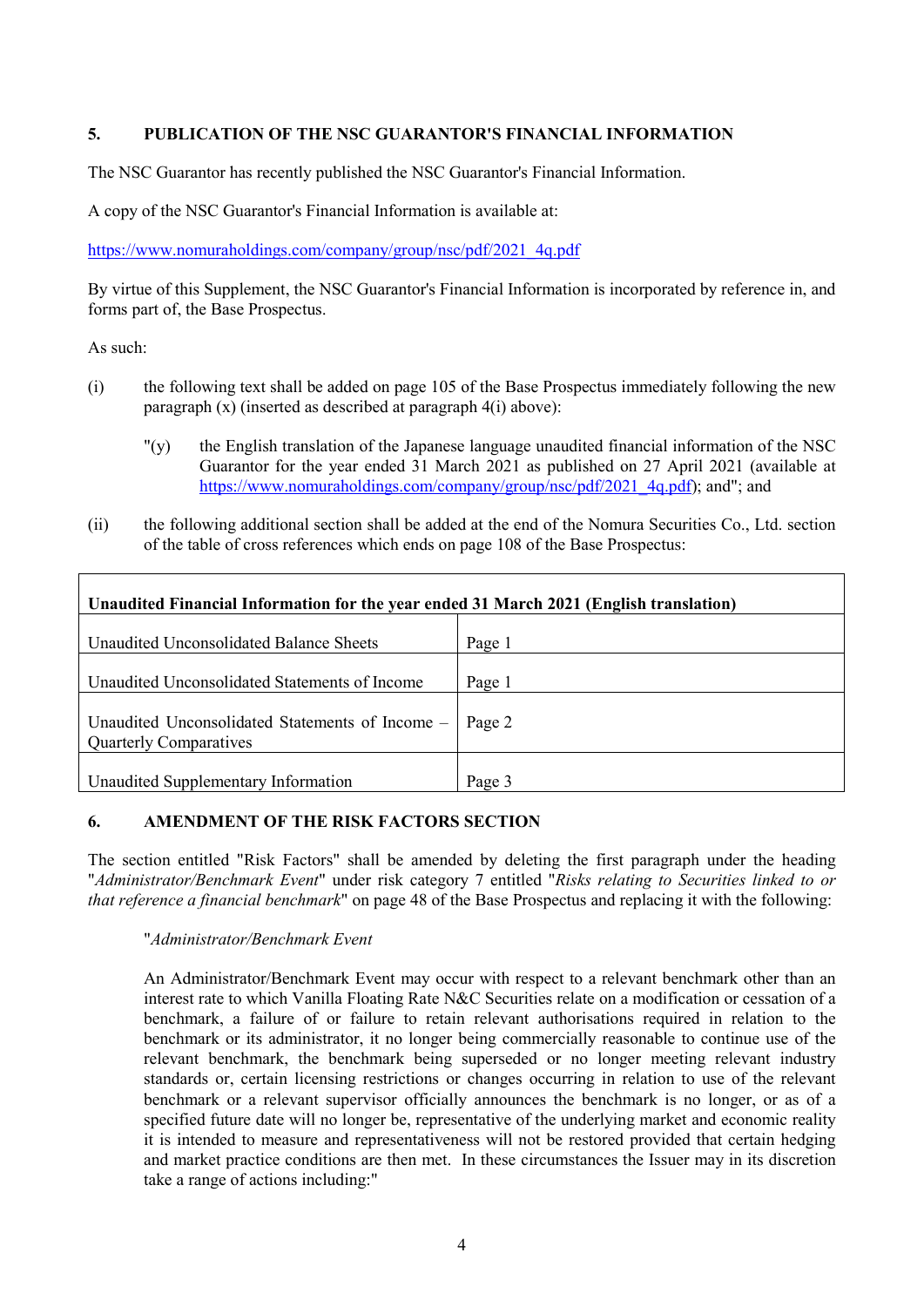#### **7. AMENDMENT OF THE TERMS AND CONDITIONS OF THE N&C SECURITIES**

Sub-paragraph (3) under the definition of "*Benchmark Transition Event*" under Condition 6.3.8.3 of the Terms and Conditions of the N&C Securities on page 232 of the Base Prospectus is deemed to be deleted and replaced with the following:

"(3) the regulatory supervisor for the administrator and/or sponsor of a Relevant Benchmark (a) has determined and announced that the Relevant Benchmark is no longer, or as of a specified future date will no longer be, representative of the underlying market and economic reality it is intended to measure and representativeness will not be restored and (b) is aware that certain contractual triggers for fallbacks activated by pre-cessation announcements by such supervisor (howsoever described) in contracts have been or are engaged."

Sub-paragraph (5) under the definition of "*Administrator/Benchmark Event*" under Condition 8.12 of the Terms and Conditions of the N&C Securities on page 256 of the Base Prospectus is deemed to be deleted and replaced with the following:

"(5) the regulatory supervisor for the administrator and/or sponsor of a relevant Benchmark (i) has determined and announced that the relevant Benchmark is no longer, or as of a specified future date will no longer be, representative of the underlying market and economic reality it is intended to measure and representativeness will not be restored and (ii) is aware that certain contractual triggers for fallbacks activated by pre-cessation announcements by such supervisor (howsoever described) in contracts have been or are engaged."

### **8. AMENDMENT OF THE TERMS AND CONDITIONS OF THE W&C SECURITIES**

Sub-paragraph (5) under the definition of "*Administrator/Benchmark Event*" under Condition 5.3 of the Terms and Conditions of the W&C Securities on page 381 of the Base Prospectus is deemed to be deleted and replaced with the following:

"(5) the regulatory supervisor for the administrator and/or sponsor of a relevant Benchmark (i) has determined and announced that the relevant Benchmark is no longer, or as of a specified future date will no longer be, representative of the underlying market and economic reality it is intended to measure and representativeness will not be restored and (ii) is aware that certain contractual triggers for fallbacks activated by pre-cessation announcements by such supervisor (howsoever described) in contracts have been or are engaged."

# **9. UPDATE OF THE SIGNIFICANT CHANGE STATEMENTS**

The paragraphs under the heading "6. Significant Change" on page 809 of the Base Prospectus shall be deemed deleted and replaced with the following:

"Save as disclosed in the NHI News Release Form 6-Ks, there has been no significant change in the financial performance or position of the Issuer since 31 December 2020.

Save as disclosed in the NHI News Release Form 6-Ks, there has been no significant change in the financial performance or position of the NHI Guarantor or the Nomura Group since 31 March 2021.

Save as disclosed in the NHI News Release Form 6-Ks, there has been no significant change in the financial performance or position of the NSC Guarantor since 31 March 2021."